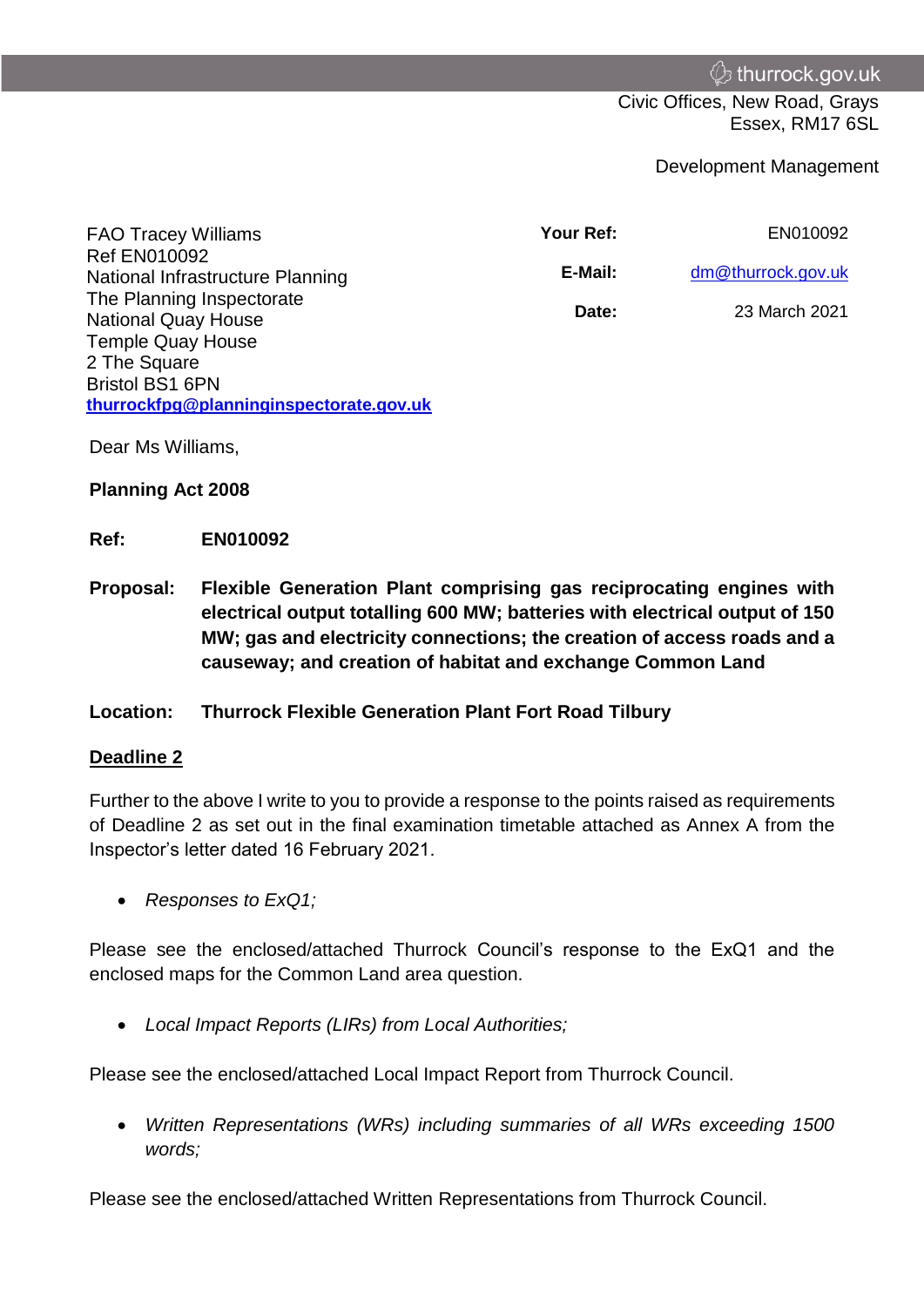*Comments on Relevant Representations;* 

Having reviewed all the Relevant Representations TC does not wish to make comments to these.

*Comments on Procedural Deadline D submissions;* 

Following the Council's review of the consultation responses to Deadline D the Council wishes to make the following points in regard to the material considerations as stated below:

## **Ecology**

Thurrock Council's Landscape and Ecology Advisor has commented on Natural England's letter dated 1 February 2021 as follows:

Thurrock Council is not the competent authority with regards to the HRA for this development. As a result it has not been party to the detailed discussions between the applicant and Natural England.

Natural England acknowledge that while the areas of saltmarsh and mudflats affected by the proposed scheme are small in terms of the overall area of the SPA and its functionally linked land it is considered that the impacts in combination with those from multiple local projects should be considered. Within this section of functionally linked habitat the Tilbury 2 DCO has been permitted, the Lower Thames Crossing and London Resort DCOs are being progressed. Thurrock Council agrees that the HRA should ensure that it adequately addresses this issue.

Natural England require the details of the avoidance and mitigation measures to be adopted during the construction and use of the Causeway. Thurrock Council supports this requirement.

Restrictions of public access to the causeway. This is clearly important operationally to avoid disturbance to birds using the functionally linked land. Alternative designs could be used to the proposed fencing and lessen the visual effects for users of Footpath 146.

# Separate Planning Application with the Council ref 20/01257/FUL

For the benefit of the Inspector Thurrock Council are currently dealing with the application referred to below:

## Reference: 20/01257/FUL

- Proposal: Temporary car park with a capacity for 200 cars, temporary security fencing, temporary welfare facilities, temporary bike rack and a temporary bus shelter. The existing hardstanding would be retained as parking surface and all trees would be retained on site.
- Location: The Race Way Tavern Arena Essex Arterial Road

The application seeks a temporary car park (for up to 3 years) that would function as a transfer point for construction workers on the Thurrock Power DCO project to park cars and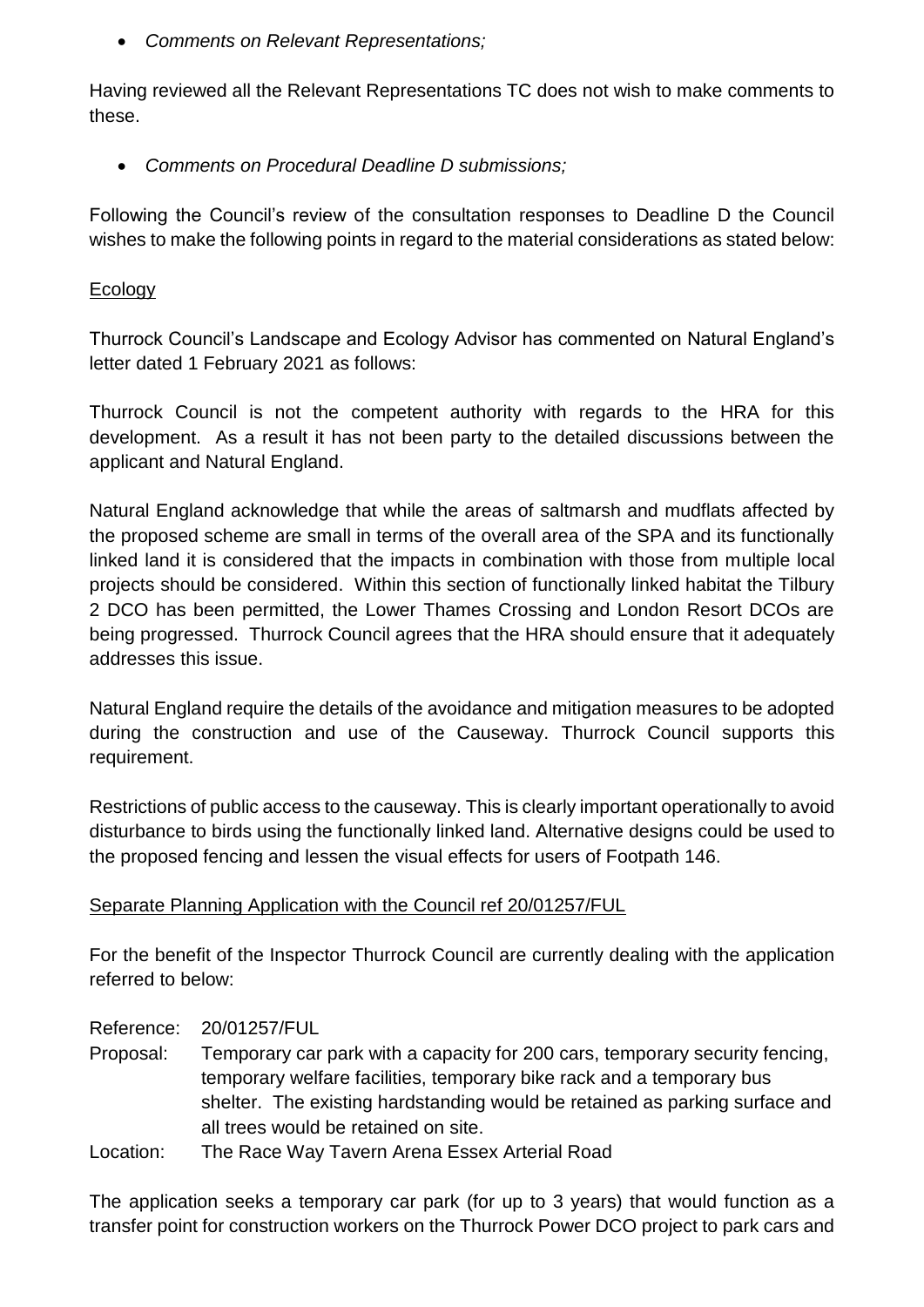transfer to minibuses and coaches for access to the construction site on Tilbury Marshes. The applicant explains that this would reduce traffic flows on the local roads approaching the construction site.

It is noted that Highways England referred to this application in their consultation response to Deadline D dated 25 January 2021 so it is important that you are made aware of this.

The current status of the planning application is that it is still a live application pending consideration.

If you need to view information on this application please see the link below using the reference number 20/01257/FUL:

Planning records online | Search planning records | Thurrock Council

# **Heritage**

As identified in Thurrock Council's Local Impact Report the current position with regard to archaeology and heritage assets requires further information to be submitted by the applicant. Thurrock Council's heritage consultees have been working jointly with Historic England on this and therefore shares some of the concerns raised by Historic England in their consultation response to Deadline D.

Thurrock Council have been made aware from recent discussions with the applicant they intend to provide further information on heritage through Deadline 2 and therefore Thurrock Council welcomes the opportunity to review this information once formally received and when comments are invited. Thurrock Council are proactively looking to reach an agreed position with the applicant on the heritage position.

*Statements of Common Ground (SoCG) requested by the ExA;* 

The latest SoCG is enclosed/attached.

*Statement of Commonality of SoCG;* 

This is included in the Statement of Common Ground and some matters as indicated are still undergoing discussions with the applicant.

*The Compulsory Acquisition (CA) Schedule;* 

From the information provided, other than public highway land there does not appear to be any land within the ownership of Thurrock Council included within the application, however, at the time of writing this still being reviewed.

*Comments on any Additional Submissions accepted by the ExA;* 

No comments to make.

*A Guide to the Application;*